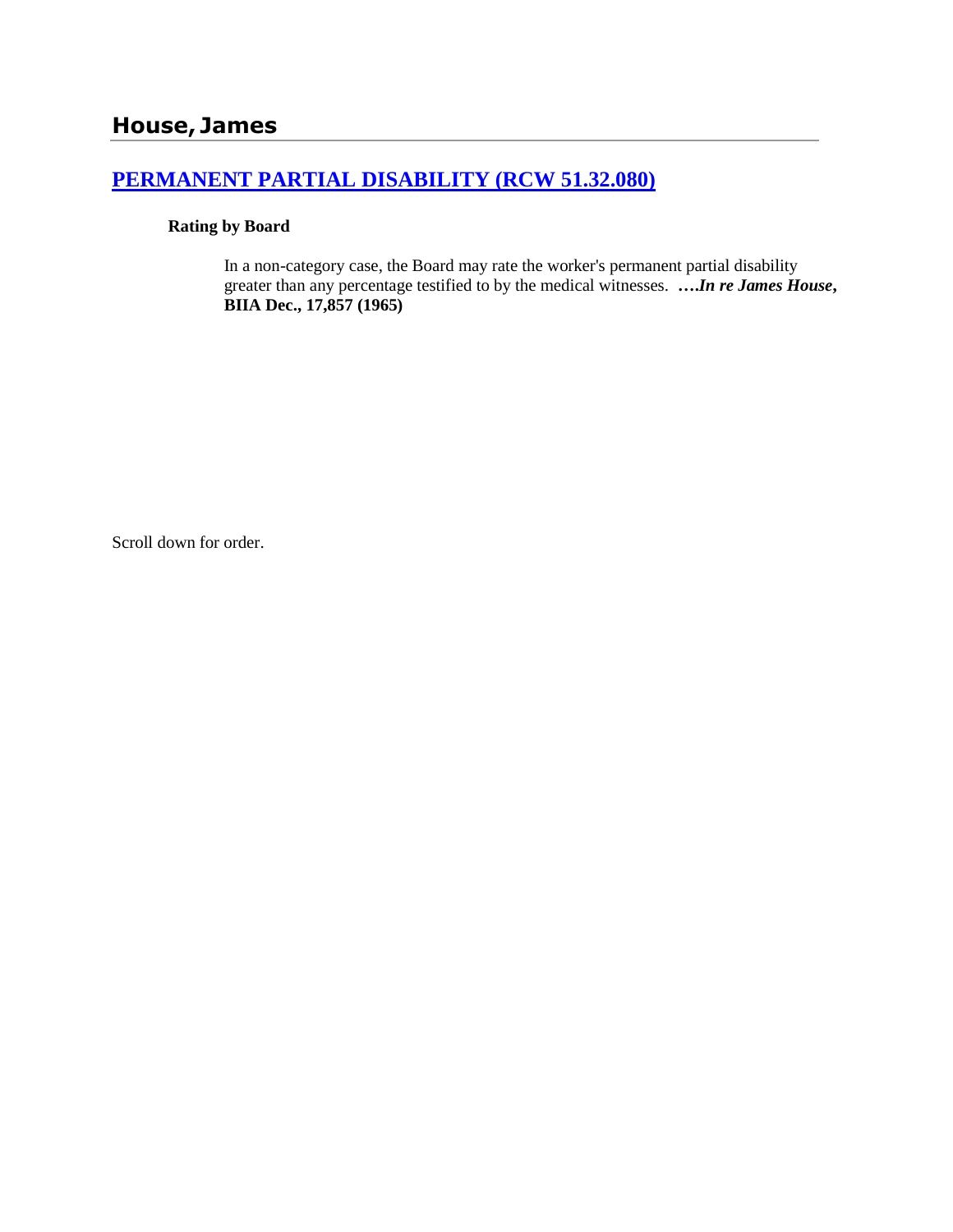### **BEFORE THE BOARD OF INDUSTRIAL INSURANCE APPEALS STATE OF WASHINGTON**

**IN RE: JAMES R. HOUSE ) DOCKET NOS. 17,857 and 17,857-A**

**CLAIM NO. B-901347 ) DECISION AND ORDER**

APPEARANCES:

Claimant, James R. House, by Fredrickson, Maxey and Bell, per Leo H. Fredrickson

Employer, Western Electric, Inc., by Schweppe, Reiter, Doolittle & Krug, per Mary Ellen Krug and Robert R. Beezer

Department of Labor and Industries, by The Attorney General, per Marcus M. Kelly, Otto M. Allison, Jr., and Wesley G. Hohlbein, Assistants

**)**

This is an appeal filed by the claimant, James R. House, on May 17, 1962, assigned Docket No. 17,857, to which a cross-appeal was filed by the employer, Western Electric, Inc., on June 20, 1962, assigned Docket No. 17,857-A, from an order of the supervisor of industrial insurance dated May 1, 1962, closing this claim with a permanent partial disability award of 35 per cent of the maximum allowable for unspecified disabilities. **REVERSED AND REMANDED**.

## **DECISION**

The claimant herein, James R. House, who was then about nineteen years of age, sustained an injury to his back on September 27, 1951, while in the course of his employment with Western Electric, Inc., when he fell about seven feet from a ladder, striking his back on a concrete floor and suffering severe contusions and sprains of the lumbodorsal muscles and a fracture of the tip of the 1st lumbar vertebra. The claim based upon this injury was allowed by the department of labor and industries and, following a course of conservative treatment, it was closed on February 1, 1952, with no award for permanent partial disability. In October of 1956, the claimant filed an application to reopen his claim for aggravation of condition. This application was denied by an order of the supervisor of industrial insurance dated November 21, 1956, whereupon the claimant appealed to this Board. On October 31, 1957, the Board entered an order remanding the claim to the department for further medical treatment of a conservative nature for the claimant's low back disability and for such other and further action as might be indicated. This order was based upon a stipulation, entered into between the claimant and the employer, which provided that the Board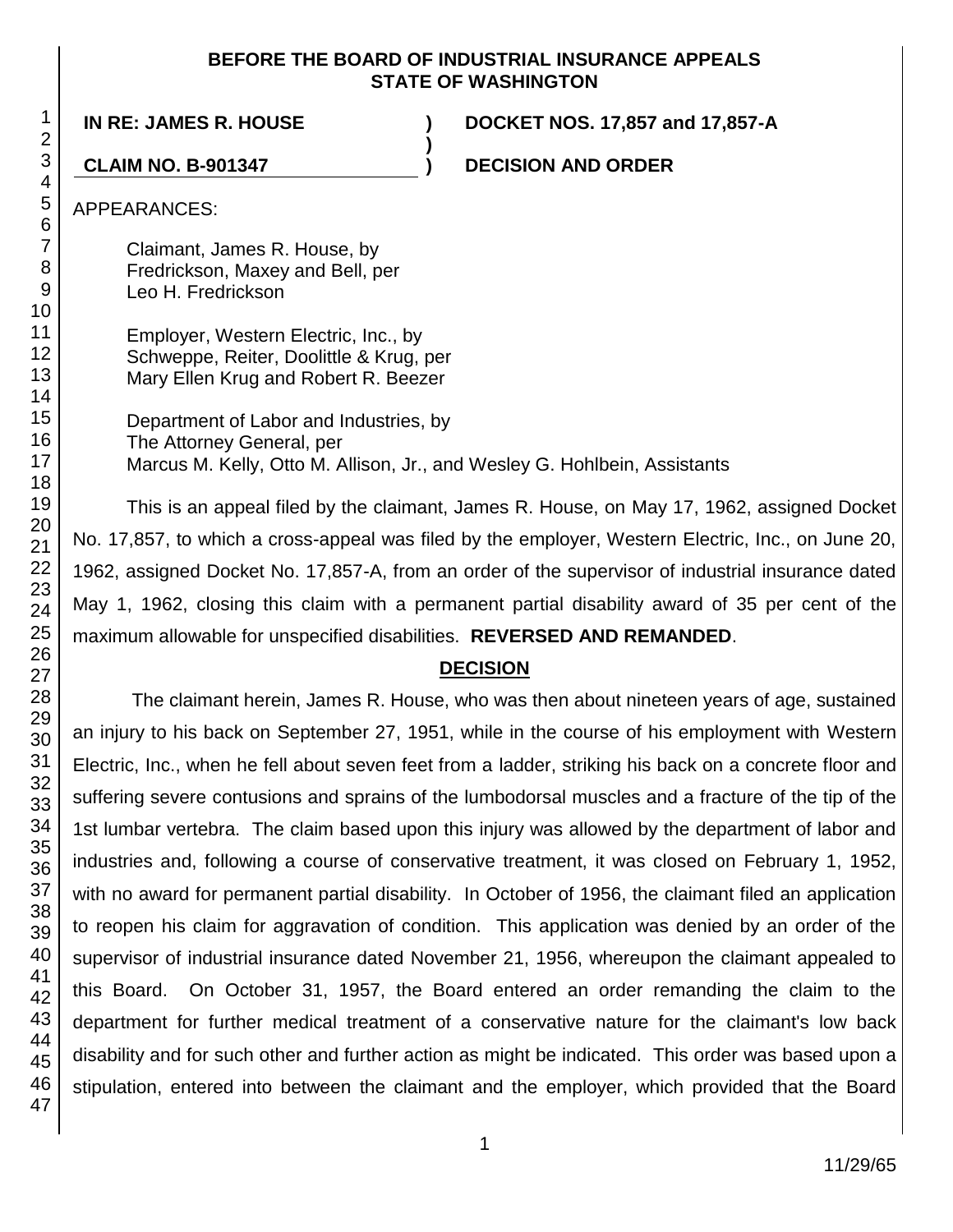might, in accordance with the recommendations contained in a medical report of an examination of the claimant conducted by Dr. Robert L. Romano, a specialist in orthopedic surgery, on July 18, 1957, remand the claim to the department for conservative treatment only, not to include surgery, and such other action as might be indicated. The department declined to enter into this stipulation, but stated that it had no objection to the entry of an order based thereon.

Following a course of further conservative treatment and certain procedural steps not important to this discussion, the claim was eventually closed again on February 18, 1959, with no award for permanent partial disability. The claimant appealed from this order to the Board. Pending the disposition of his appeal, he went to the Veterans Hospital in Spokane, Washington, for further treatment of his low back condition. On May 20, 1960, an operation was performed upon his low back for the purpose of affecting a spinal fusion from the 4th lumbar vertebra to the sacrum. This was followed by another operation performed in August of 1961, to correct a pseudoarthrosis resulting from a failure of fusion. On November 8, 1961, this Board entered an order in connection with the claimant's appeal, determining that his condition was not fixed when his claim had last been closed, reversing the order of the supervisor dated February 18, 1959, and remanding the claim to the department with direction to provide the claimant with further treatment for his low back condition, that is, to accept responsibility for the treatment that claimant had obtained after his claim had been closed, and to take such other and further action in connection with the claim as might be indicated. No appeal was taken by the employer from this order.

By an order dated May 1, 1962, the supervisor again closed the claim, this time with a permanent partial disability award of 35 per cent of the maximum allowable for unspecified disabilities. On May 17, 1962, the claimant filed a notice of appeal from this order and on June 20, 1962, the employer filed a notice of cross-appeal. Both appeals were granted by the Board and were consolidated for hearings. Thereafter, on January 25, 1965, a hearing examiner for the Board entered a Proposed Decision and Order in connection with these appeals, sustaining the order of the supervisor dated May 1, 1962. Within the period of time prescribed by law, both the claimant and the employer filed written statements of exceptions to said Proposed Decision and Order.

Apart from a subsidiary issue as to whether or not the claimant is entitled to time-loss compensation for the period from February 18, 1959 to June 8, 1959, the essential issue presented in this case, as stipulated by all the parties hereto, is the extent of the claimant's permanent residual disability, if any, on May 1, 1962, attributable to his industrial injury of September 27, 1951.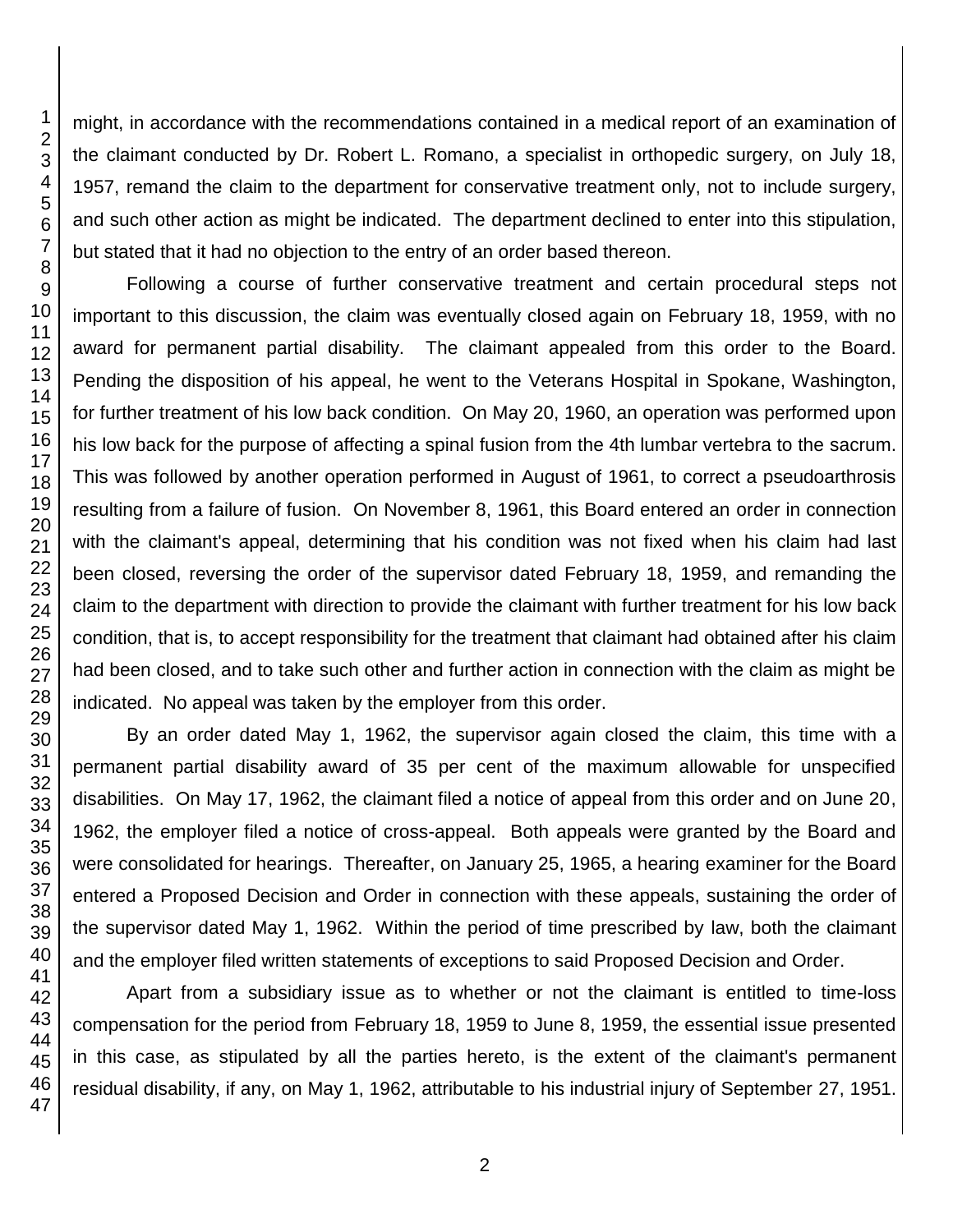Involved in the determination of this issue is the question of the causal relationship between the claimant's admittedly disabling low back condition and his industrial injury. It may be noted in this connection that it is apparent that this is actually an aggravation case, the terminal dates of the aggravation herein being February 1, 1952 and May 1, 1962. It is further apparent that despite the May 1, 1962 order closing this claim with a higher award than the claimant had theretofore received, the rule set forth in the cases of Picich v. Department of Labor and Industries, 59 Wn. 2d 467, and Collins v. Department of Labor and Industries, 50 Wn. 2d 194, obviating, in the situations presented by those cases, the necessity of proving aggravation of condition, would not be applicable to the situation in the present case, in view of the employer's cross-appeal, inasmuch as the order of the supervisor would not be binding upon the employer. It is abundantly clear, however, from the medical testimony in the record, undisputed in this regard, that the condition for which the claimant was awarded 35 per cent of the maximum allowable for unspecified disabilities by the supervisor's order of May 1, 1962, had worsened since the first terminal date with a resulting increased permanent disability. See White v. Department of Labor and Industries, 48 Wn. 2d 413.

The claimant contends that a causal relationship between his industrial injury and his disabling low back condition has been established and became res judicata by the order entered by this Board on November 8, 1961. He also contends that he is entitled to time-loss compensation for the period from February 18, 1959, the date of the closing order next preceding the one at issue in this appeal, and June 8, 1959, the date for which time-loss compensation was next paid. He further contends in his statement of exceptions, as he had in his notice of appeal and as he has throughout this case, that he was no longer able to engage in any gainful occupation when his claim was last closed and was therefore at that time permanently and totally disabled within the meaning of the workmen's compensation act.

The employer's contentions, which it has maintained throughout the course of this case, supported by a brief submitted before the Proposed Decision and Order was issued and by its statement of exceptions thereto, essentially are (1) that there has been no causal relationship established between the claimant's industrial injury and his low back condition leading to his spinal fusion, or to his postoperative disability, and (2) that compensation for his post-fusion residual permanent disability in his low back is, in any event, barred by the terms of the stipulation entered into between the claimant and the employer, through their respective counsel, on October 29, 1957, upon which this Board's order of October 31, 1957, was based, stipulating that the claimants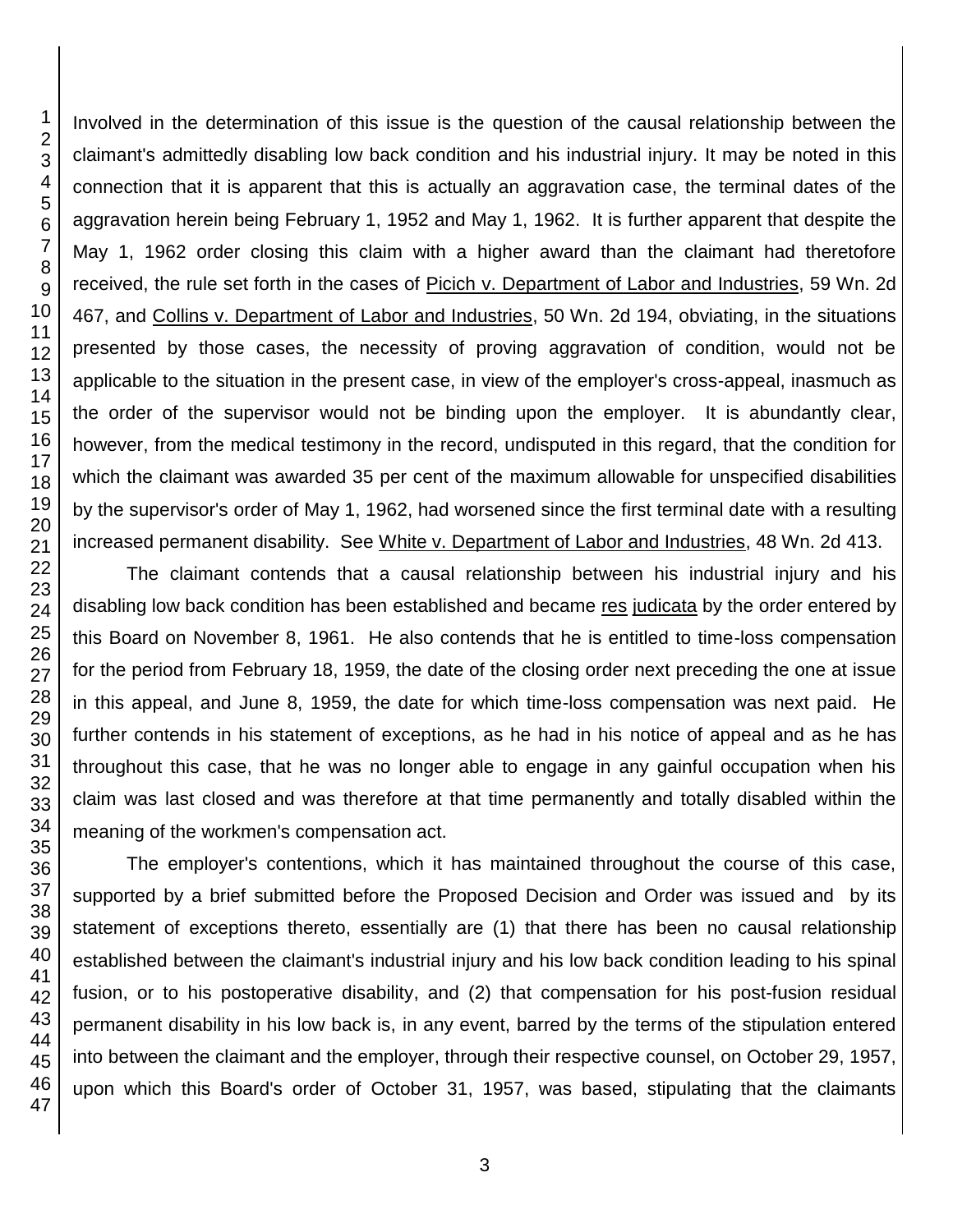appeal, then at issue, from the supervisor's order of November 21, 1956, might be disposed of by an order remanding the claim to the department for conservative treatment only, excluding surgery.

It has been the department's contention in this case, which was adopted by the hearing examiner in his Proposed Decision and Order, that the claimant, on May 1, 1962, had a permanent partial disability resulting from his postoperative low back condition attributable to his industrial injury of September 27, 1951, which was then equal to 35 per cent of the maximum allowable for un-specified disabilities.

The Board has made a thorough review of the record in this case and has given careful consideration to the Proposed Decision and Order, the claimant's and employer's statements of exceptions thereto and the brief submitted by the employer. We have concluded from this review that none of the contentions of the parties set forth above, aside from the claimant's contention respecting the legal effect of the Board's order of November 8, 1961, is fully supported by the record. In the opinion of the Board, the record made in this case establishes a causal relationship between the claimant's industrial injury and the aggravation of a pre-existing but theretofore asymptomatic and non-disabling congenitally weakened condition in his low back, characterized by a neuro-arch defect at the lumbosacral level. The record further establishes that as a proximate result of the effects of his injury on his congenitally weakened back, his resulting low back condition progressively deteriorated to the extent that on or about February 18, 1959, he was in need of further medical treatment for said condition in the form of the corrective surgery that was subsequently performed in May of 1960 and August of 1961. It is further the opinion of the Board that on May 1, 1962, the claimant's postoperative condition in his low back, proximately resulting from his industrial injury, was fixed and that his permanent partial disability resulting therefrom was then equal to 50 per cent of the maximum allowable for unspecified disabilities. See Miller v. Department of Labor and Industries, 200 Wash. 674. In the opinion of the Board, the legal effect of this Board's order of November 8, 1961, is to make it res judicata that the claimant's disabling condition in his low back is causally related to his industrial injury of September 27, 1951. Apart from the theory of res judicata, however, it is apparent that the medical evidence contained in the present record is sufficient to establish the necessary causal relationship between the claimant's postoperative permanent disability and his industrial injury.

The medical evidence in the record, it may be noted, consists of the testimony of witnesses who testified at hearings held in connection with the present proceedings, of testimony incorporated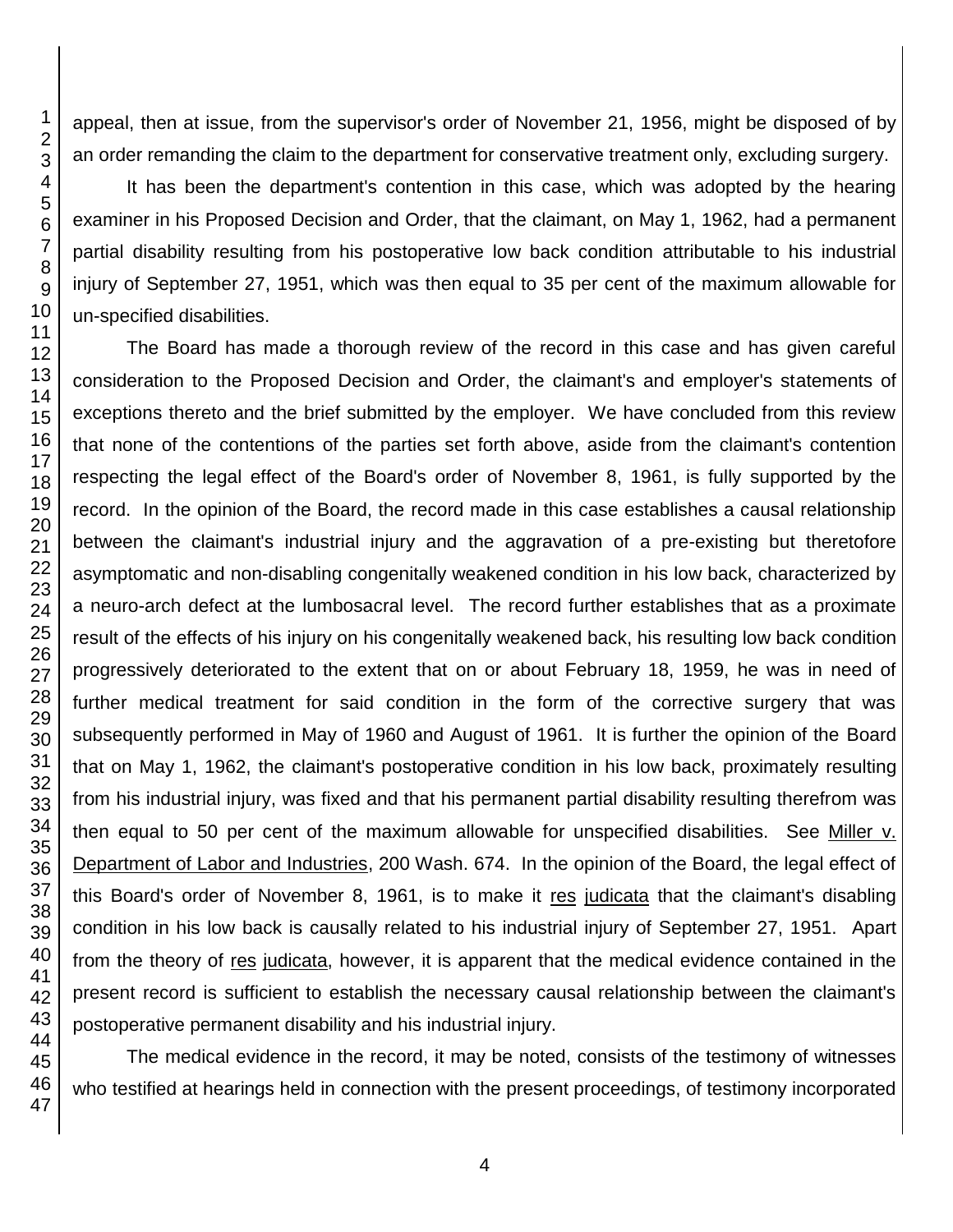into the present record from the record made in connection with the claimant's appeal from the supervisor's order of February 18, 1959, upon which this Board's order of November 8, 1961, was based, and of the report of the medical examination of the claimant made July 18, 1957, which was incorporated into this record by stipulation of the parties. Dr. Romano's report, which was the basis for the stipulation resulting in this Board's order of October 31, 1957, remanding the claim for conservative treatment, is to the effect that the claimant had a neuro-arch defect at the lumbosacral level that was probably aggravated by his industrial injury and that because of this defect and the superimposed injury, he was having residual difficulty and was in need of further treatment. His recommendations were that the claimant "be treated conservatively with physical therapy including diathermy and massage to the low back and a good muscle building program. He also should have a low back support. Depending upon his response to these measures, he should be further reevaluated for treatment." He added that "It may be that this matter will eventually come to spine fusion, but I would be hesitant to carry out any surgical procedure on this man without further evaluation."

Dr. James P. Dunlap, a specialist in orthopedic surgery, presented as a witness by the department, testified, on the basis of his medical examination of March 23, 1962, that the claimant had a permanent partial disability equal to 35 per cent of the maximum allowable for unspecified disabilities, resulting from a condition he diagnosed as "post-operative spine fusion extending from L4-5 Sl with subjective complaints and objective findings commensurate with this diagnosis." He testified that this post-operative condition upon which he had based his disability rating "was related to the industrial injury; the accepted condition by the department." In this connection, it may be noted that Dr. Romano's medical report, on a more probable than not basis, related this condition accepted by the department to the claimant's industrial injury. Also in this connection, it may be noted that Dr. Leonard A. Dwinnell, a specialist in orthopedic surgery, whose testimony as a witness for the employer in a prior appeal was incorporated into the record in this case, stated that on his first examination of the claimant in November of 1956, he found congenital defects of the lumbosacral area and that he thought that fusion might be beneficial but did not think it advisable because of the claimant's history of nervousness. He stated that the x-rays he viewed did not establish a spondylolysis (neuro-arch defect), and added that if the x-rays had shown this defect, which it will be recalled was found by Dr. Romano, he would have recommended a fusion. On cross-examination, he explained that it is possible to have one film that shows a spondylolysis and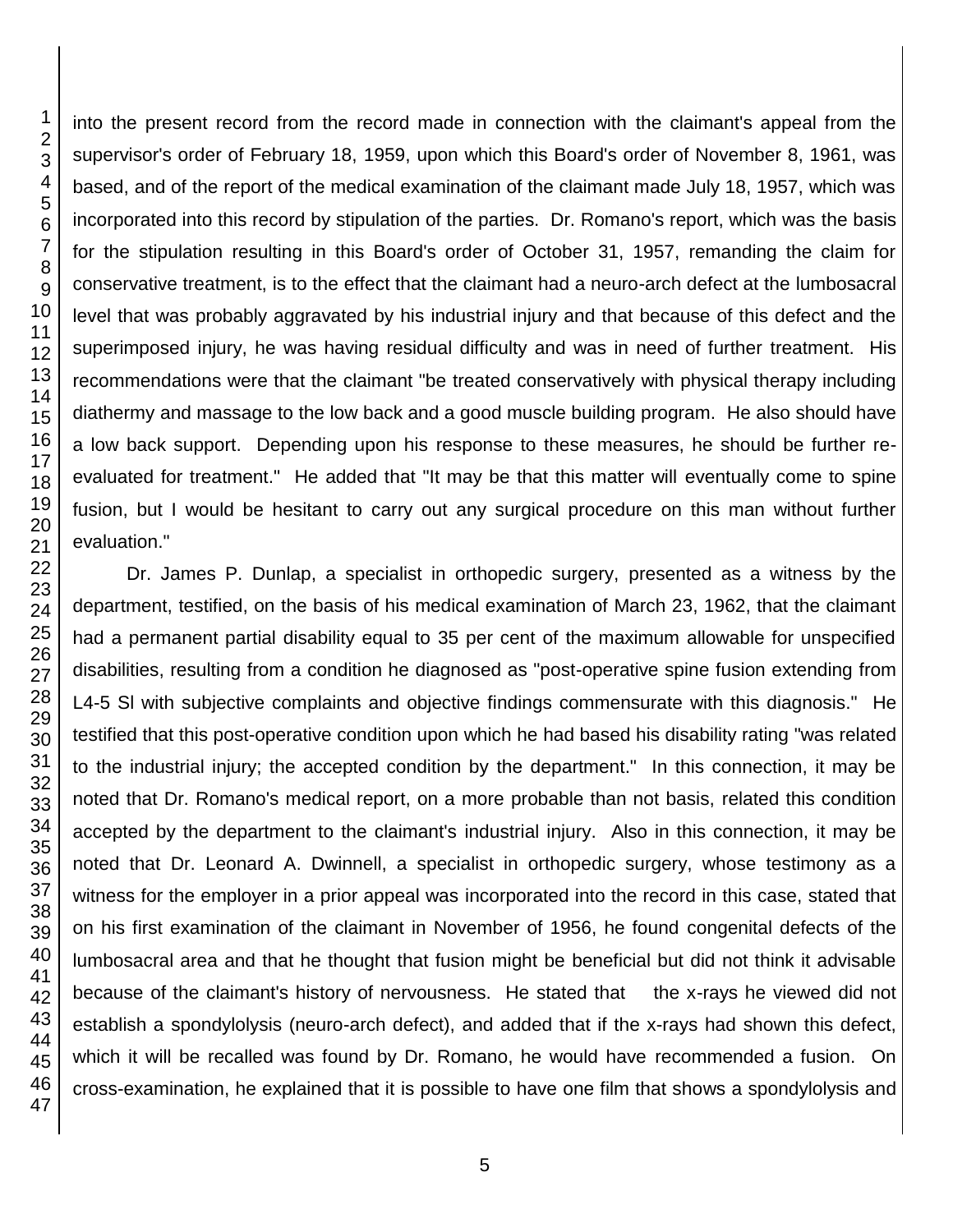another that does not, and that he would defer to Dr. Romano's judgment if he said that he found a spondylolysis, "which is the neuro-arch defect he mentions in his report." While Dr. Dwinnell stated at one point on direct examination that he felt there was no causal relation between the claimant's symptoms which he found on examination in 1956, 1958 and 1959, and his industrial injury, he later testified on direct examination as follows:

- "Q Doctor, would that spinal fusion [which he would have recommended had he found the neuro-arch defect on x-ray] or treatment have been causally related or connected to his injury of 1951?
- A If he hadn't had difficulty before.... and he sustained an injury to his low back and had had back pain, pain in his low back since that time, then I would believe there was a causal relationship."

On cross-examination, Dr. Dwinnell was asked to assume that the claimant had no back complaints prior to is injury and had such complaints after the injury, which continued up to the time of his operation in 1960. On the basis of this assumption, he was asked if he had an opinion as to whether the injury was more likely than not "an aggravating factor producing the symptoms and necessitating the spinal fusion." In reply, he stated: "My opinion would be that it was aggravated by the injury."

There is no evidence in the record, it may be noted, that the claimant's congenital weakness in his low back had ever been symptomatic prior to this injury. The testimony, incorporated into this record from a prior appeal, of the employer's witness, Dr. Harvey G. Copsey, a specialist in internal medicine, and the only witness presented who had seen the claimant prior to his injury, is to the effect that the claimant, in 1949, two years prior to his industrial injury, suffered from a psychiatric disturbance diagnosed as a hysterical conversion reaction manifested by bizarre symptoms throughout his body, including his back. Dr. Copsey testified that after undergoing psychiatric treatment, the claimant's physical symptoms disappeared entirely. He further stated that x-rays taken in 1949 indicated that the claimant then had what he termed a "pre-spondylolysis," but that there were no indications that the physical symptoms he then manifested were related to this condition. The testimony, incorporated into this record from the prior appeal, of the employer's witness, Dr. Warren E. Tupper, a general practitioner, who was the claimant's attending physician in the period immediately following his 1951 injury, is to the effect that the symptoms for which he treated him were in the lumbodorsal area of his spine rather than in the lumbosacral area. In view of the progressive nature of an aggravated spondylolysis, as indicated by the evidence in this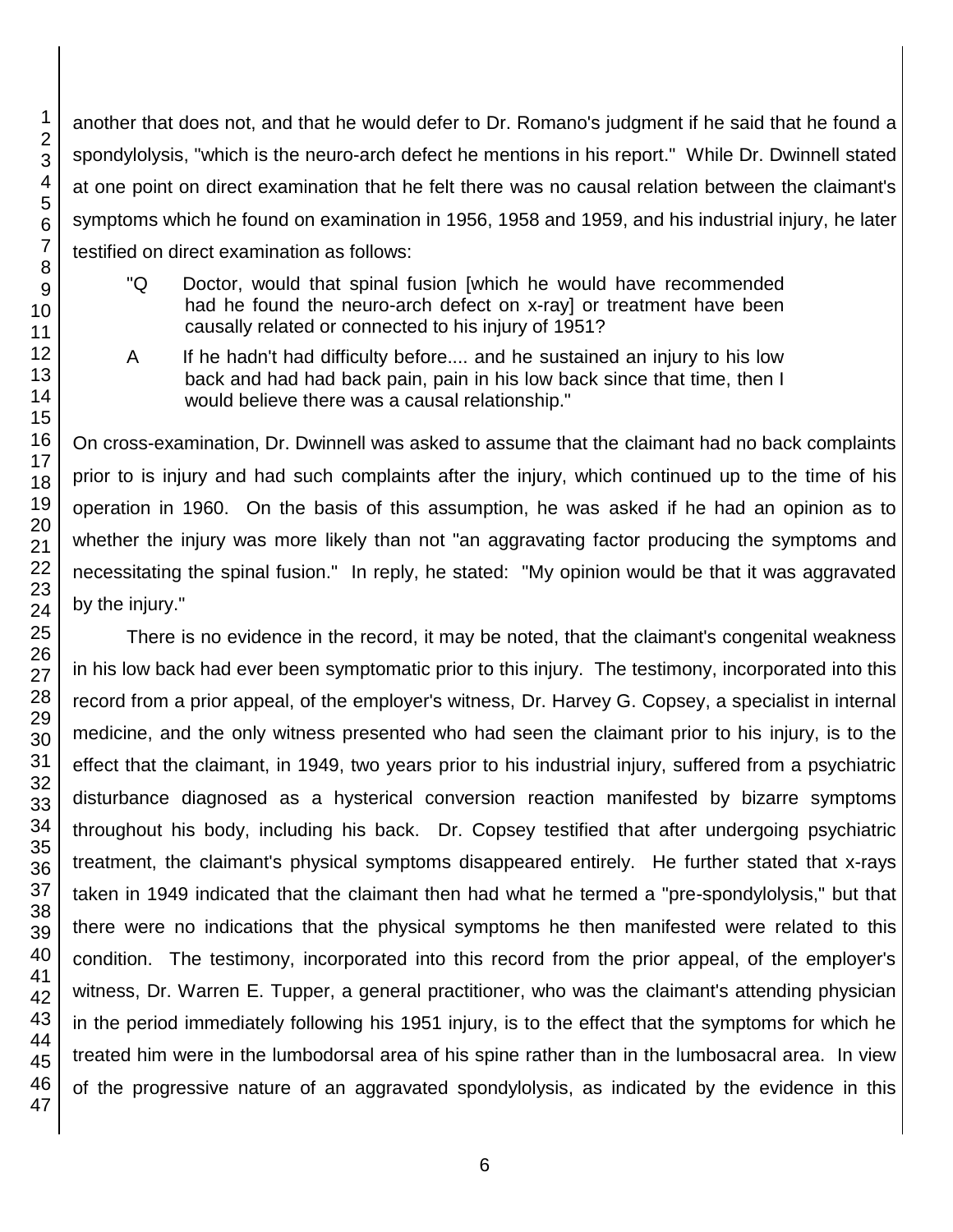record, this testimony of Dr. Tupper, who was evidently unaware of the claimant's spondylolysis while he was treating him, does not appear inconsistent with the opinions on causal relation noted above, since it is apparent that both Dr. Romano and Dr. Dwinnell were aware of the essential facts testified to by Dr. Tupper. Nor, in the opinion of the Board, is there any persuasive evidence in the record negating a causal relationship between the claimant's low back disability and his industrial injury.

The employer also presented the testimony of Dr. Michael Lovezzola, a specialist in surgery, who assisted Dr. William E. Grieve, a specialist in orthopedic surgery, who testified for the claimant, in performing surgery upon the claimant's low back in May of 1960 and August of 1961. Dr. Lovezzola, who had seen the claimant on numerous occasions at the Veterans Hospital in Spokane, expressed the opinion that there was no causal relationship between the claimant's condition for which he was treated at the Veterans Hospital and his industrial injury. His final diagnosis of the claimant's condition, made in March of 1963, after the two operations he assisted in had been performed, was "chronic low back pain, etiology undetermined, possible conversion reaction." He explained his diagnosis of possible conversion reaction by stating that "despite the maximum of surgery the patient still had the complaints and I came to the conclusion that since he had corrected all the conditions which were correctible and still had difficulties, he must have a fixation of his back pain."

It may be noted that all the doctors who have examined the claimant have noted that he has psychological problems. Apart from Dr. Lovezzola, however, none has suggested that the claimant's disability in his low back does not have an organic basis. Dr. Dunlap's testimony, it will be recalled, was that the claimant's disability resulted from the postoperative condition in his low back that was causally related to the condition that had been accepted by the department. He testified that he was aware that the claimant had psychological problems, but felt that the disability that he rated was due to the organic condition. Dr. John M. Lambert, a specialist in neuropsychiatry, whose testimony for the claimant was incorporated into the record from the prior appeal, testified that he felt that the claimant had psychiatric problems, some of which had been affected by the injury, but that his disability in his low back was on a physical basis, and, at the time of his examination of the claimant in 1958, required physical treatment.

The order of this Board entered November 8, 1961, has not been made a part of this record; it was, however, stipulated by all the parties to this appeal that "On November 8, 1961, the Board of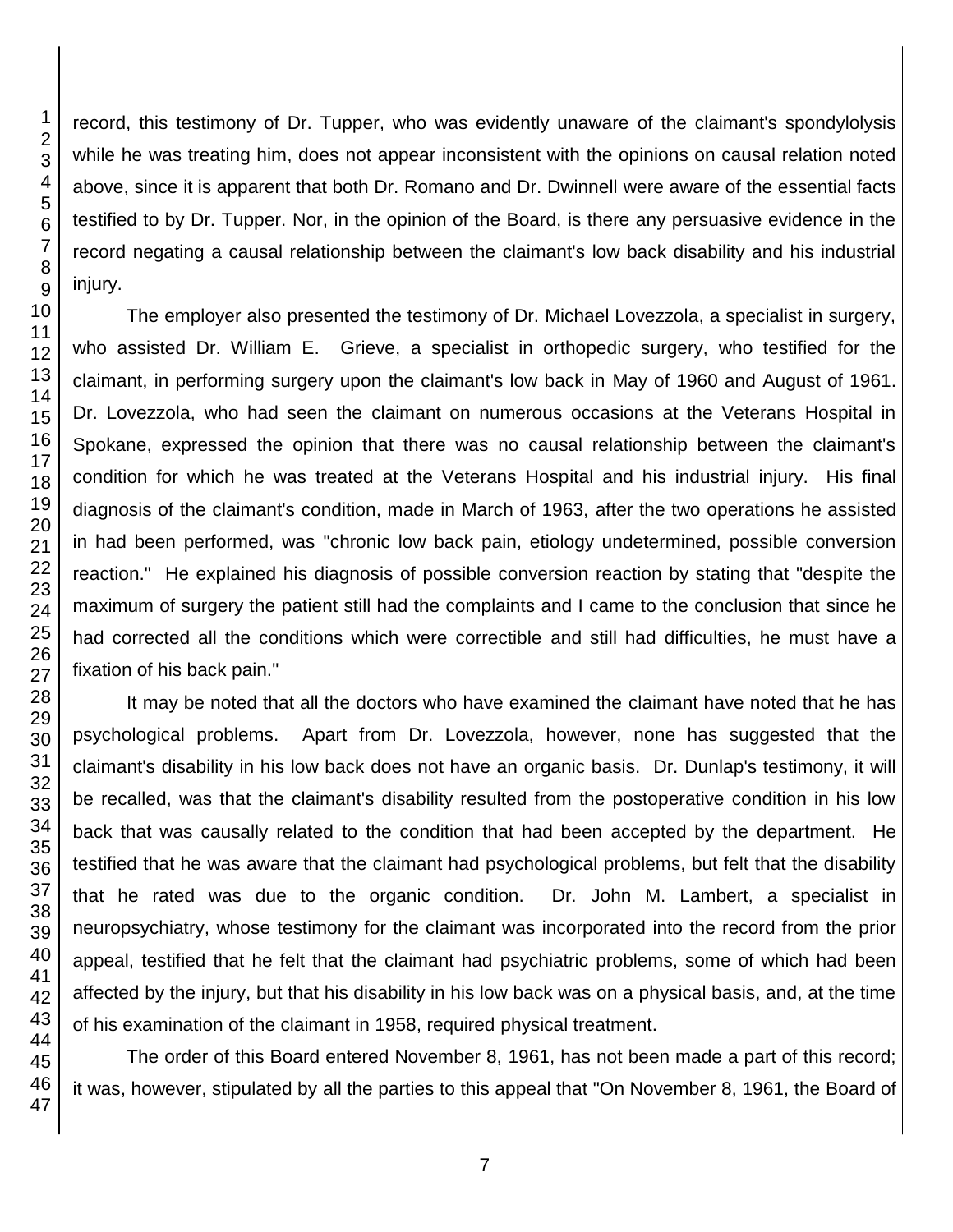Industrial Insurance Appeals entered an order reversing the order of the Department of Labor and Industries dated February 18, 1959 and remanding the claim to the Department with directions to provide the Claimant with treatment for a low back condition and take such further action as indicated by law." It is clear from the testimony of Drs. Dwinnell, Copsey, Tupper and Lambert, which has been incorporated into the present record from the record made in the appeal culminating in this Board's order of November 8, 1961, that two issues were litigated in that appeal, (1) the causal relationship between the claimant's low back condition and spinal fusion and his injury, and (2) the causal relationship of his psychiatric condition. It is further apparent that the Board found the claimant's low back condition to be causally related to his injury and found his psychiatric condition not to be related. It is clear, therefore, that the issue of causal relationship sought to be litigated in this appeal had been determined in the claimant's favor by the Board's order of November 8, 1961, and is now res judicata, no appeal having been taken from that order. LeBire v. Department of Labor and Industries, 14 Wn. 2d 407.

It cannot be determined from the record presently before the Board whether the question of the effect of the stipulation entered into between the claimant and the employer on October 29, 1957, was litigated in the prior appeal culminating in this Board's order of November 8, 1961. While the basic issue before the Board at that time was the status of the claimant's condition on February 18, 1959, the date the order appealed from was entered (Hyde v. Department of Labor and Industries, 46 Wn. 2d 31), it is apparent that the claimant's need for the surgery he obtained subsequent to the entry of this order was then in issue and litigated by the parties, and that this Board's order entered November 8, 1961, remanding this claim to the department for further treatment for the claimant's low back condition, in effect directed the department to accept responsibility for his post-operative condition resulting from surgery. It would appear, therefore, either that this matter was litigated n the prior appeal and determined against the employer, or that the employer by not raising the question on the prior appeal has, in effect, waived this defense and is now barred by the doctrine of res judicata from asserting that the claimant violated the terms of the stipulation in obtaining surgical treatment for his low back and has therefore forfeited any right he might have to compensation for the effects of his postoperative disability. See Symington v. Hudson, 40 Wn. 2d 331; Youngquist v. Thomas, 196 Wash. 444; Large v. Shively, 194 Wash. 608, 624.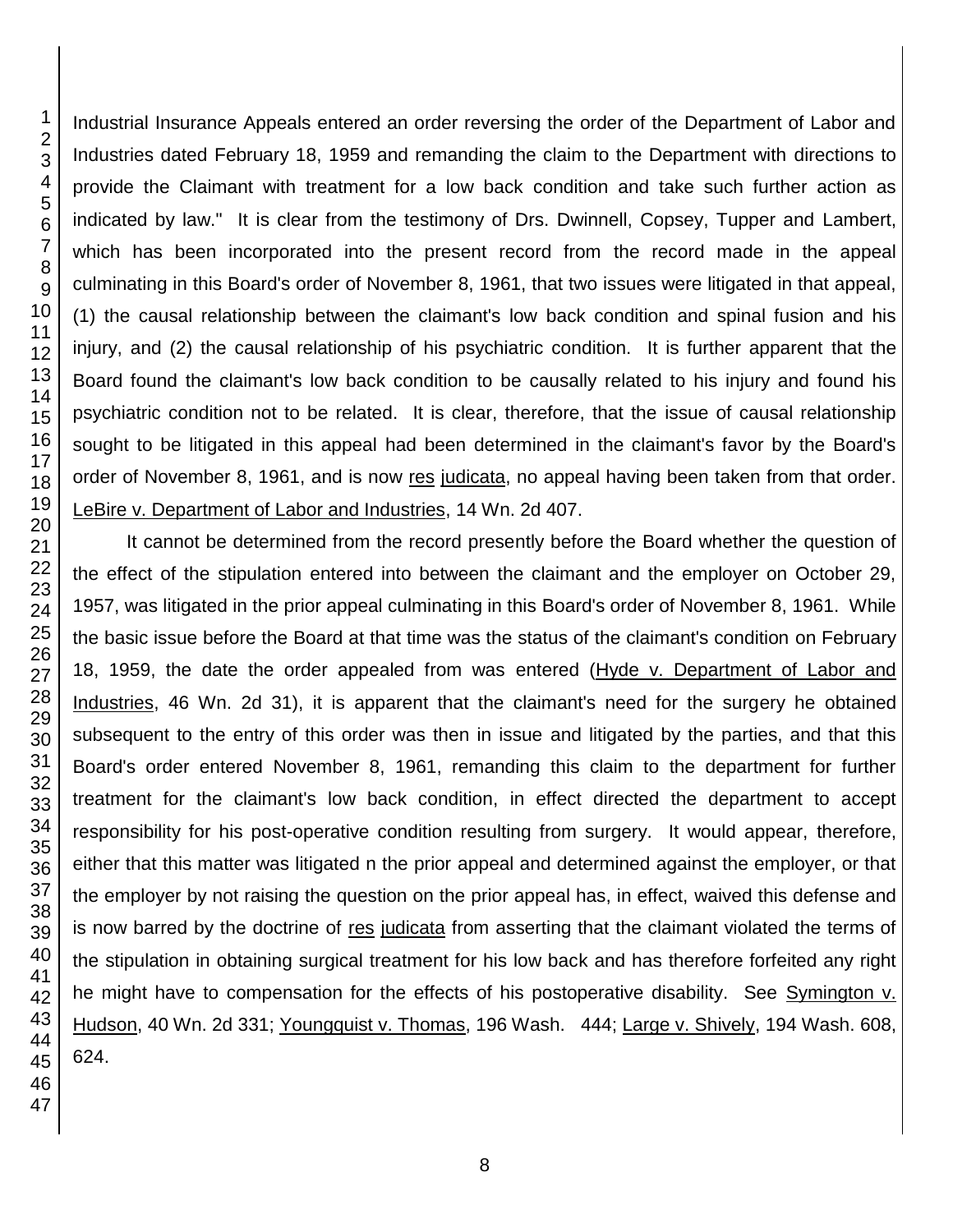Apart from considerations based upon the doctrine of res judicata, the Board, in any event, sees no merit in this defense. The stipulation, the medical report of Dr. Romano upon which it was based, and the order of this Board dated October 31, 1957, based upon this stipulation, have, as indicated, been incorporated into the present record. It is apparent from a review of these documents that it was recognized that the claimant had a low back condition, involving an aggravated neuro-arch defect, causally related to his industrial injury, that was then in need of conservative treatment and might in the future, require surgery. It was on this basis that it was agreed that the appeal then pending could be disposed of by remanding the claim to the department for conservative treatment only. It may be agreed, as contended by the employer, that this stipulation formed a proper basis for the October 31, 1957 order, disposing of the claimant's appeal from the supervisor's order dated November 21, 1956, denying the claimant's application to reopen his claim, but if it be contended that the stipulation was intended to bar the claimant from ever obtaining surgery for his low back condition resulting from his industrial injury, whatever its progress might be, then it must be noted that to the extent that this was the stipulation of the parties, it would, as pointed out by the hearing examiner in his Proposed Decision and Order, be invalid by virtue of RCW 51.04.060, which provides that:

> "No employer or workman shall exempt himself from the burden or waive the benefits of this title by any contract, agreement, rule, or regulation and any such contract, agreement, rule or regulation shall be pro tanto void."

The employer's argument based upon his citation of the case of LeBire v. Department of Labor and Industries, supra, is not in point. In the LeBire case, the stipulation before the court, which was based upon medical reports, was that the department might segregate and deny responsibility for a pre-existing condition as being unrelated to the injury. As stated by the court: "The stipulation was not a waiver of any future right to compensation for an aggravation of an arthritic condition, but rather was it a recognition that in reality such condition was not due to the injury." (Emphasis by the court). As correctly stated by the employer in his statement of exceptions, RCW 51.04.060 "does not prevent an employee from stipulating that his injury was not caused by an industrial accident or that the disability complained of was not related to a prior industrial injury." No intended segregation of condition, however, can properly be inferred from the terms of the stipulation presently before us.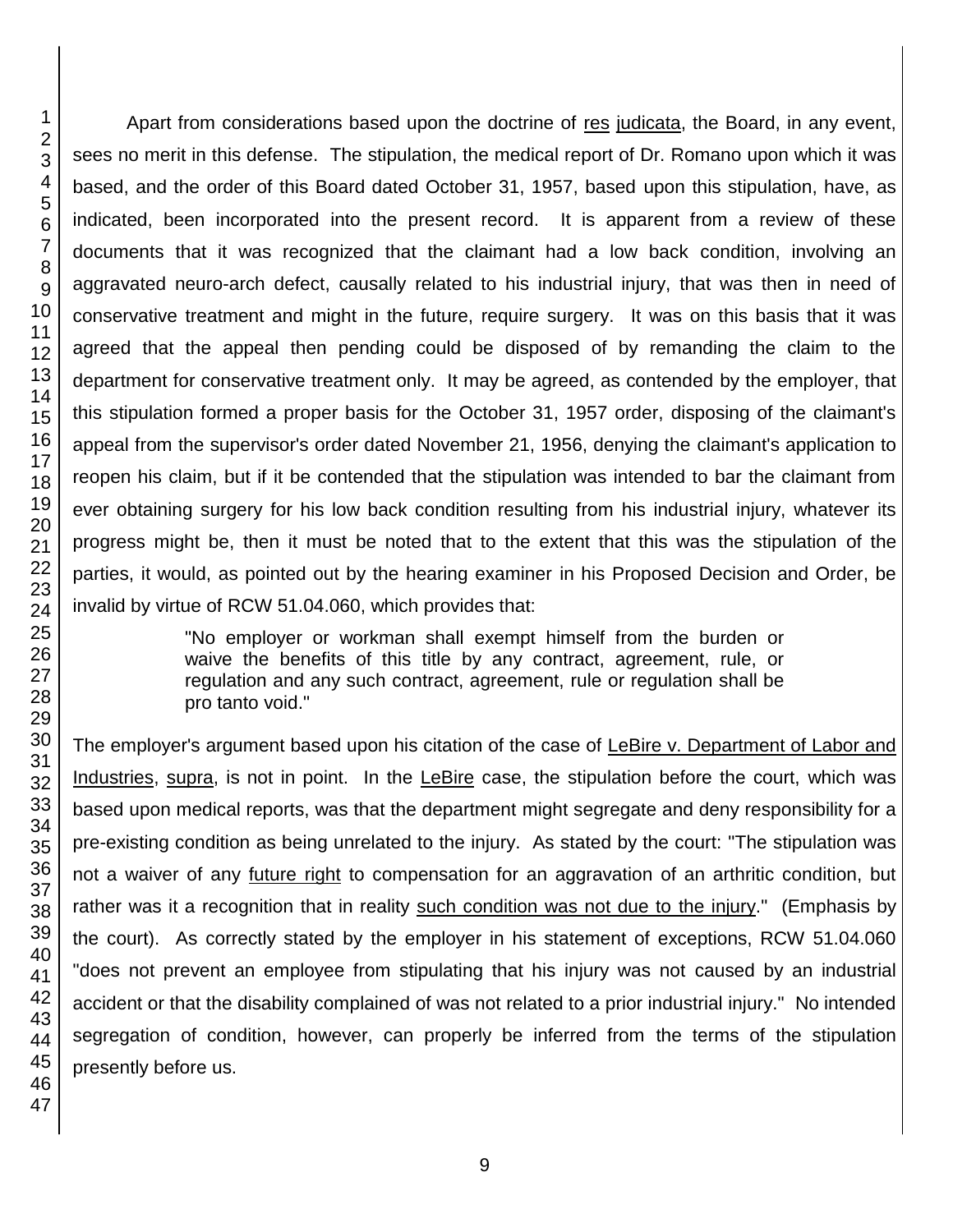In its statement of exceptions, the employer appears further to contend that even though the claimant may not have been barred by the stipulation from obtaining surgery for his low back condition, had such surgery been authorized by the department or by this Board, he should, nevertheless, in the absence of such prior authorization, be barred from thereafter asserting a right to compensation for his postoperative disability for the reason that this would merely be an attempt to prove from the fact that he had the operation that it was required by a condition related to his industrial injury and that, therefore, his postoperative disability resulted from his injury. In support of this position, the employer argues that "The claimant's unilateral action in obtaining surgical treatment, even if necessary, was contrary to the established practices of the industrial insurance program." This may be conceded, but it does not follow therefrom that a workman who had been denied authorization for medical treatment and thereafter privately obtains such treatment would be barred from asserting his right to compensation for disability caused by his industrial injury. In the case of Elliott v. Department of Labor and Industries, 187 Wash. 656, modified in 188 Wash. 703, a workman with a congenital weakness in his low back, due to the presence of a 6th lumbar vertebra, one more than is ordinarily found, sustained an industrial injury affecting this area. After his claim had been closed with a permanent partial disability award, he appealed to the joint board of the department of labor and industries. While his appeal was pending before the joint board, the workman, without authority from the department, obtained surgical treatment, presumably a spinal fusion, to correct the congenital defect in his back. Insofar as is pertinent to the present discussion, the holding of the court in the Elliott case was that the claimant was entitled to compensation for the postoperative disability in his low back attributable to his industrial injury. It may be noted that the court also held that the department would not be responsible for the disability directly attributable to the workman's spinal defect, or, therefore, for the operation required to correct it, and that his compensation for his residual disability in his low back should be adjusted in accordance with the provisions of Rem. Rev. Stat. Sec. 7679 (g), now to be found in RCW 51.32.120(4). This interpretation of the provisions of what is now RCW 51.32.120(4), and the holding that the statute was applicable to a disability resulting from an injury superimposed upon a congenital weakness, which had not prior to injury been disabling, was rejected by the court in the later case of Miller v. Department of Labor and Industries, supra, which overruled the **Elliott** case specifically on this point without disturbing, however, its holding that a workman, who had without authority from the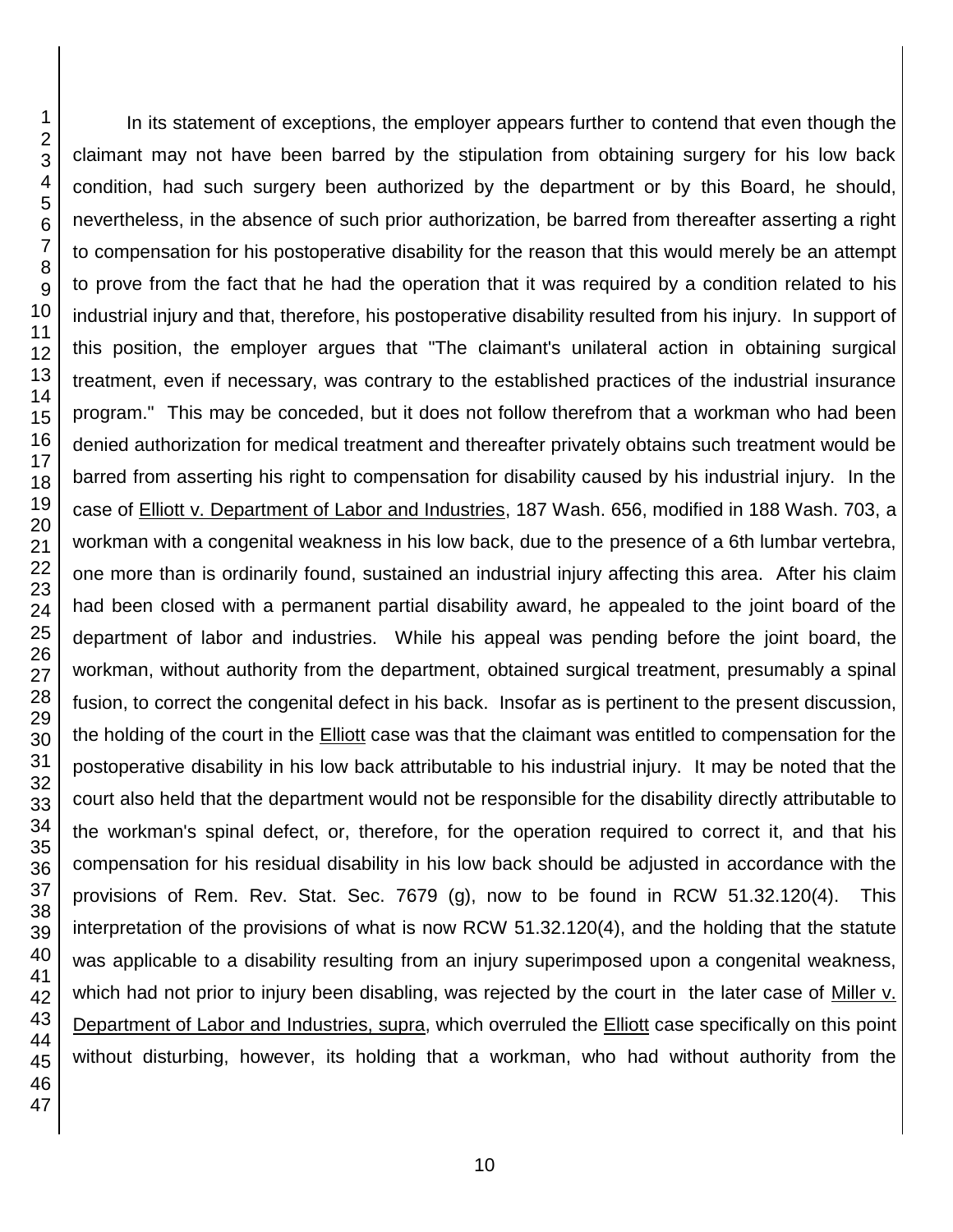department, obtained surgical treatment subsequent to the closing of his claim, is entitled to compensation for his postoperative disability attributable to his industrial injury.

While we have concluded from our review of the record in this case that a causal relationship has been established between the claimant's postoperative disability in his low back and his industrial injury, we do not believe that the record supports his contention that at the time his claim was closed on May 1, 1962, he was permanently and totally disabled within the meaning of the workmen's compensation act. In support of this contention, the claimant presented the medical testimony of Dr. Grieve, who had performed surgery on his back in May of 1960, and again in August of 1961. Dr. Grieve, it may be noted, did not express the opinion that the claimant was permanently and totally disabled.

On direct examination, he testified as follows:

- "Q Doctor, in mid-1962, did you feel that Mr. House was able to go out and perform a normal, regular, gainful occupation?
- A I thought he might do some selling or something like that. He couldn't do any stooping or lifting or carrying anything heavy.
- Q Would this rule out any type of manual work?
- A Yes."

On cross-examination by the department, he testified as follows:

- "Q Doctor, do you think that Mr. House would be able to perform jobs other than selling, such as an insurance adjustor, if it didn't involve stooping and lifting?
- A Yes, I should think he could, if he was educated for it.
- Q Or as a draftsman?
- A Yes."

Dr. Grieve qualified his opinion concerning the claimant's physical limitations with respect to employment by testifying further to the effect that in periods when his condition was in a state of exacerbation, he would have difficulty working; that "probably he would have times when he couldn't work," and that if he were to work as a draftsman, leaning over a "drafting table for long periods of time, he would have to get up and move around and possibly lie down some during the day."

In urging that this testimony is sufficient to establish permanent total disability, the claimant relies upon the rule set forth in the case of Kuhnle v. Department of Labor and Industries, 12 Wn.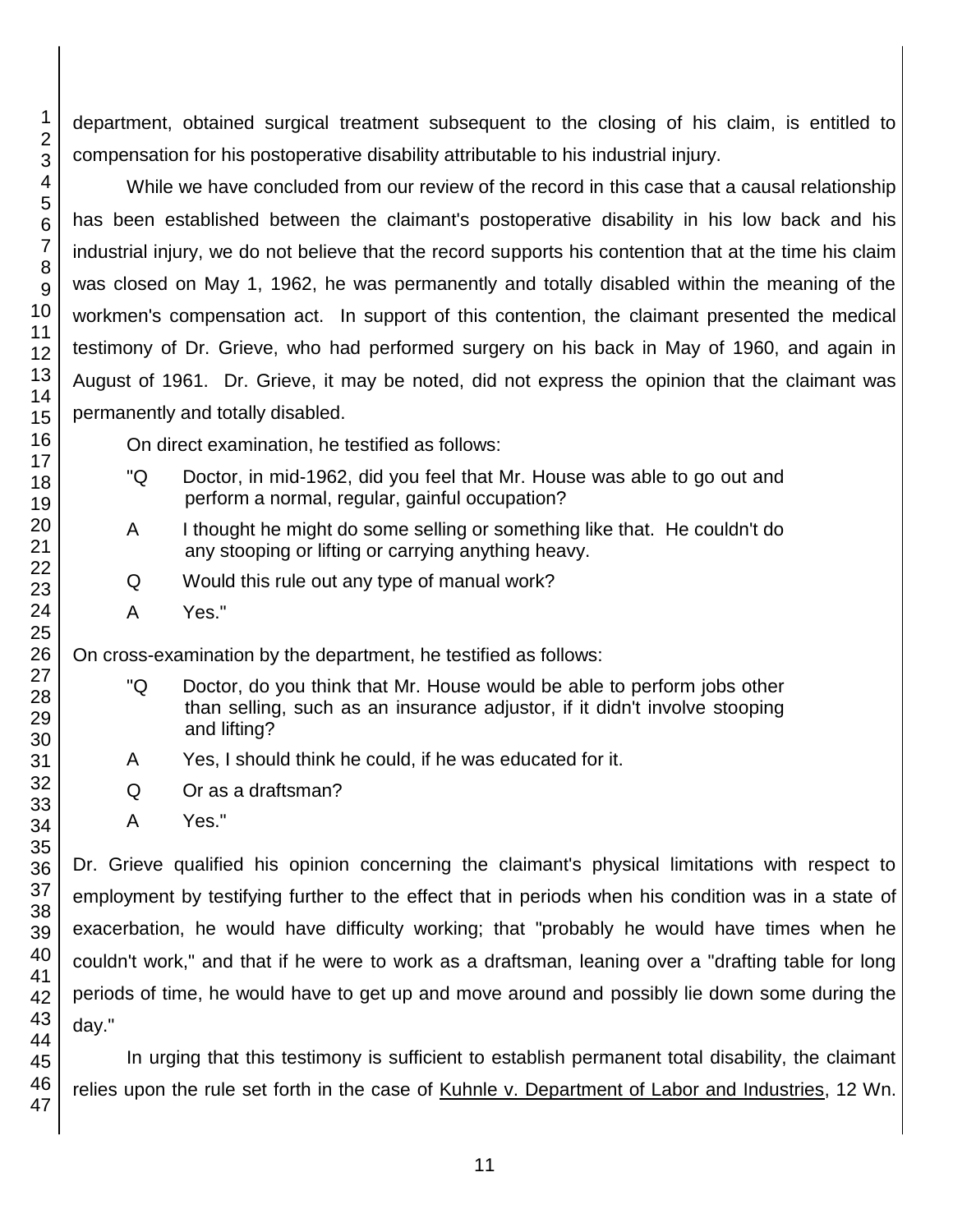2d 191, that where it appears that the injured workman, as a proximate result of his industrial injury, is fitted only to perform "odd" jobs or special work not generally available, as distinguished from light work of a general nature, he is entitled to be classified as permanently totally disabled, unless it can be shown that there is special work, within his physical limitations, that he can in fact obtain. The workman in the Kuhnle case, who was about forty-seven years of age when his claim was closed, had, as the court stated, "had little schooling and none whatever after coming to this country at the age of fourteen years. He had worked in the woods at hard manual labor practically all his life.

He was not fitted by training or experience to do work of any kind, except that of manual labor." It is apparent from the testimony of the claimant in the present case, who was approximately thirty years of age when his claim was last closed, that he has had varied training and experience at many forms of employment not involving manual labor in the sense in which that term is generally used. It does not appear that he has ever worked at hard manual labor. Since his graduation from high school in 1951, he has had 800 hours' training as a draftsman, completing about two-thirds of the prescribed course he was enrolled in, and has successfully completed a course in insurance adjusting. He has also had training and experience doing typewriter repairs. An incomplete list of the jobs he has held shows that he has had four and one-half years' experience as a movie projectionist, has worked as a night manager for a motel and has done office work of several types, including work as a mail clerk for the Washington State Ferries and office work for the Western Electric Company, the employer herein. He has worked as a carpenter's helper and testified that he is skilled at woodwork and has made furniture. At the time he testified, he was self-employed on a part-time basis in a rubber stamp business that he had recently established.

In the case of Naillon v. Department of Labor and Industries, 65 W.D. 2d 527, it was held that the testimony of a medical witness to the effect that the workman was unable to engage in gainful employment because his working experience had been entirely at hard labor, which he was no longer able to perform, and because of his lack of education and inability to be trained for lighter work was sufficient to present an issue to the jury under the Kuhnle case. It is evident that the facts in the present case do not meet this test and that the testimony of Dr. Grieve would be insufficient, in the light of the claimant's past work experience, training and education, to bring this case within the rule stated in the Kuhnle case so as to support a finding of permanent total disability.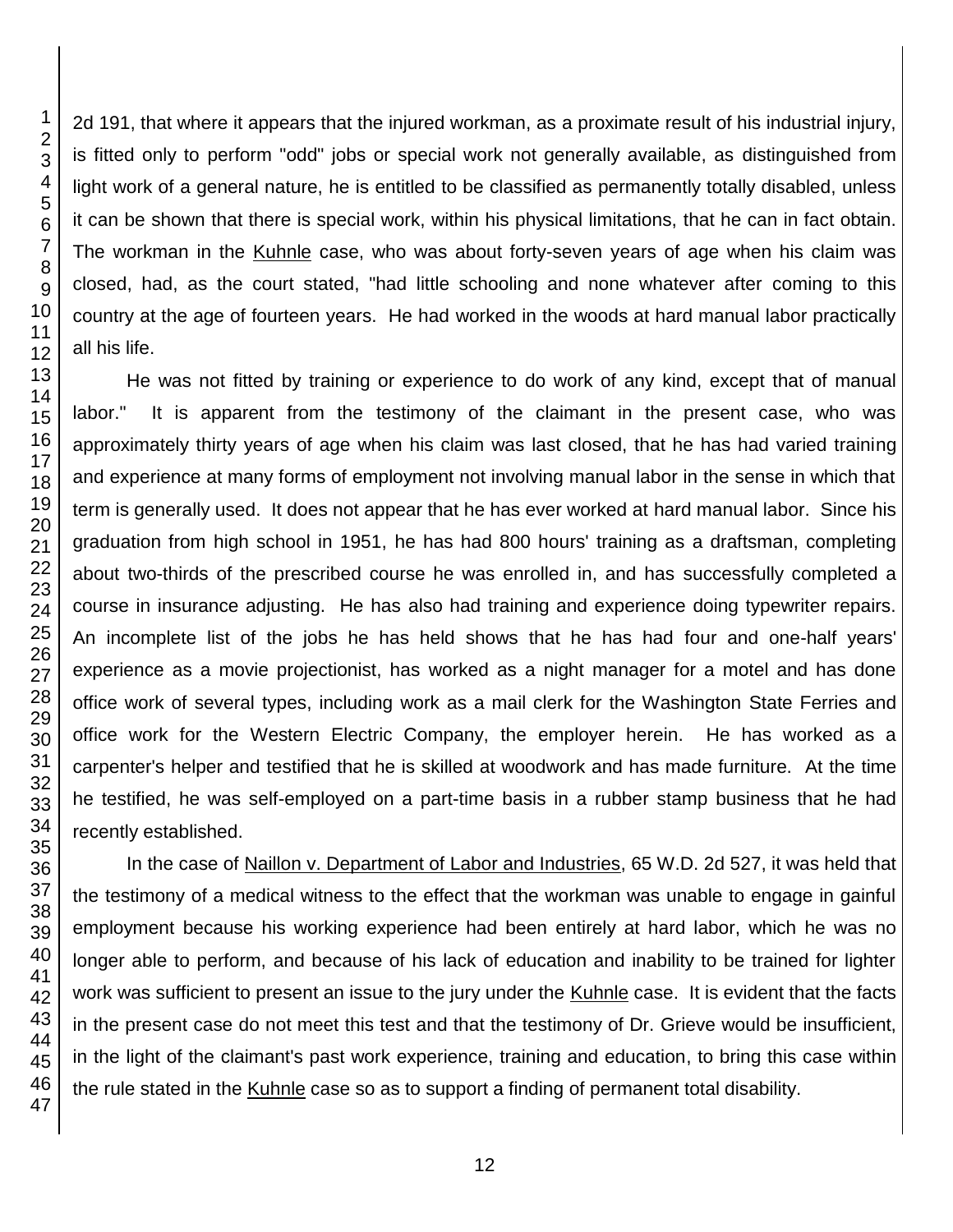The only medical testimony in the record on the extent of the claimant's disability on the date his claim was last closed, aside from that given by Dr. Grieve, was that given by Dr. Dunlap, the department's medical witness, who testified that he felt the claimant was able to work but would be limited in the types of manual work he could do. He further testified, as noted above, that his permanent partial disability attributable to his industrial injury was equal to 35 per cent of the maximum allowable for unspecified disabilities. Dr. Dunlap's opinion on disability was thus expressed both in terms of the claimant's physical limitations and in terms of the percentage of permanent partial disability represented by these physical limitations. Dr. Grieve's opinion on disability, on the other hand, was expressed only in terms of physical limitation.

In his Proposed Decision and Order, the hearing examiner took the position that he had no alternative but to accept the opinion on permanent partial disability expressed by Dr. Dunlap in terms of percentage of disability, inasmuch as Dr. Grieve did not testify that the claimant was permanently totally disabled and did not rate his permanent partial disability in terms of percentage.

The law is well settled that a finding of disability in excess of that fixed by the department must be based upon medical testimony. See Page v. Department of Labor and Industries, 52 Wn. 2d 706, and the cases therein cited. Where there is a difference of opinion among the medical witnesses who have testified concerning a workman's disability, a finding of disability may be made that lies between the opinions of the experts; if, however, all the expert's opinions are in substantial agreement as to the maximum compensation to be allowed, a finding of disability cannot be supported that would exceed the maximum amount testified to by the experts. Page v. Department of Labor and Industries, supra; Dowell v. Department of Labor and Industries, 51 Wn. 2d 428. In the Dowell case, where the workman's medical witness had testified on direct examination that he was "totally disabled" but then, as stated by the court, "modified his testimony on cross-examination by saying that respondent could work at something, but was unable to do any stooping or heavy lifting, and could not stand or sit for any length of time," the court remarked that "This testimony described a very high degree of permanent partial disability, even though it was not expressed in terms of percentages," and held that it would support a finding of disability in excess of that awarded by the department, although there was no medical testimony in the record, in terms of percentage, as to any higher permanent partial disability.

In the Proposed Decision and Order, the opinion was expressed that the holding in the Dowell case could not be applied to the present case, since the testimony of the medical witness in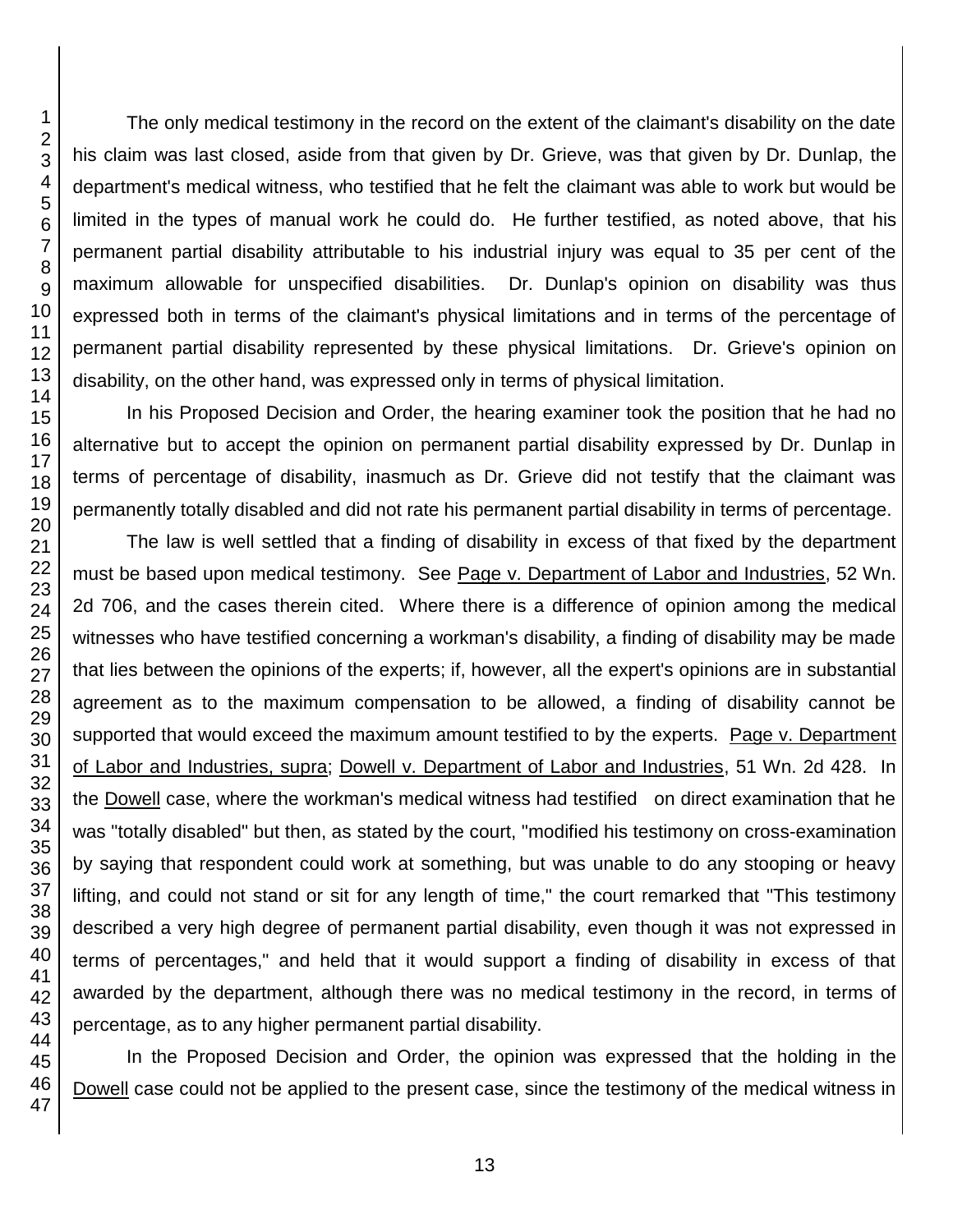that case, given on direct examination, that the workman was "totally disabled" was only qualified on cross-examination by his statement that he could do some types of work, while in the present case, Dr. Grieve's testimony is not to that effect, since he at no time stated that the claimant was totally disabled. The Board does not believe that the suggested interpretation of the Dowell case, implying that the court in that case gave probative effect to the testimony that the workman was totally disabled, or the attempted distinction, based upon this interpretation, between that case and the present case, is sound. It is evident that the medical witness in the Dowell case retracted, not merely qualified, his earlier opinion that the workman was totally disabled. It would appear, therefore, that the final effect of his testimony was substantially similar to that given by Dr. Grieve in the present case.

The holding in the Dowell case is contained in the following statement by the court:

"The testimony of Dr. Dugaw that respondent was 'totally disabled' was contradicted by his statement, on cross-examination, that there were jobs which respondent could probably do. However, in adding that respondent could do no heavy lifting or stooping, and, in fact, could not even stand or sit continuously for any length of time, he supplied evidence which supports the jury's award of an additional sixty per cent of the maximum allowed for unspecified disabilities. There is nothing in our decisions to justify appellant's contention that Dr. Dugaw's testimony was value-less because he did not testify in terms of per-centage. The jury in this case was not limited to an award of twenty per cent in the face of substantial medical testimony, based upon repeated examinations which disclosed objective symptoms, describing a higher degree of disability." (Emphasis added)

It is clear that this holding was not based upon the theory that simply because Dr. Dugaw had stated on direct examination that the claimant was "totally disabled," the jury could therefore reach a verdict somewhere between a rating of permanent total disability and the rating of 20 per cent of the maximum allowable for unspecified disabilities given by the department's medical witness. It may be noted in this connection that in the case of Dotson v. Department of Labor and Industries, 48 Wn. 2d 855, the court quoted with approval the following statement from Halder v. Department of Labor and Industries, 44 Wn. 2d 537:

> "If, however, indispensable testimony is, in effect, retracted or completely negated as a result of inconsistencies and contradictions in the other testimony of the same witness, that fact is to be considered in passing upon the motion." [for judgment n.o.v.]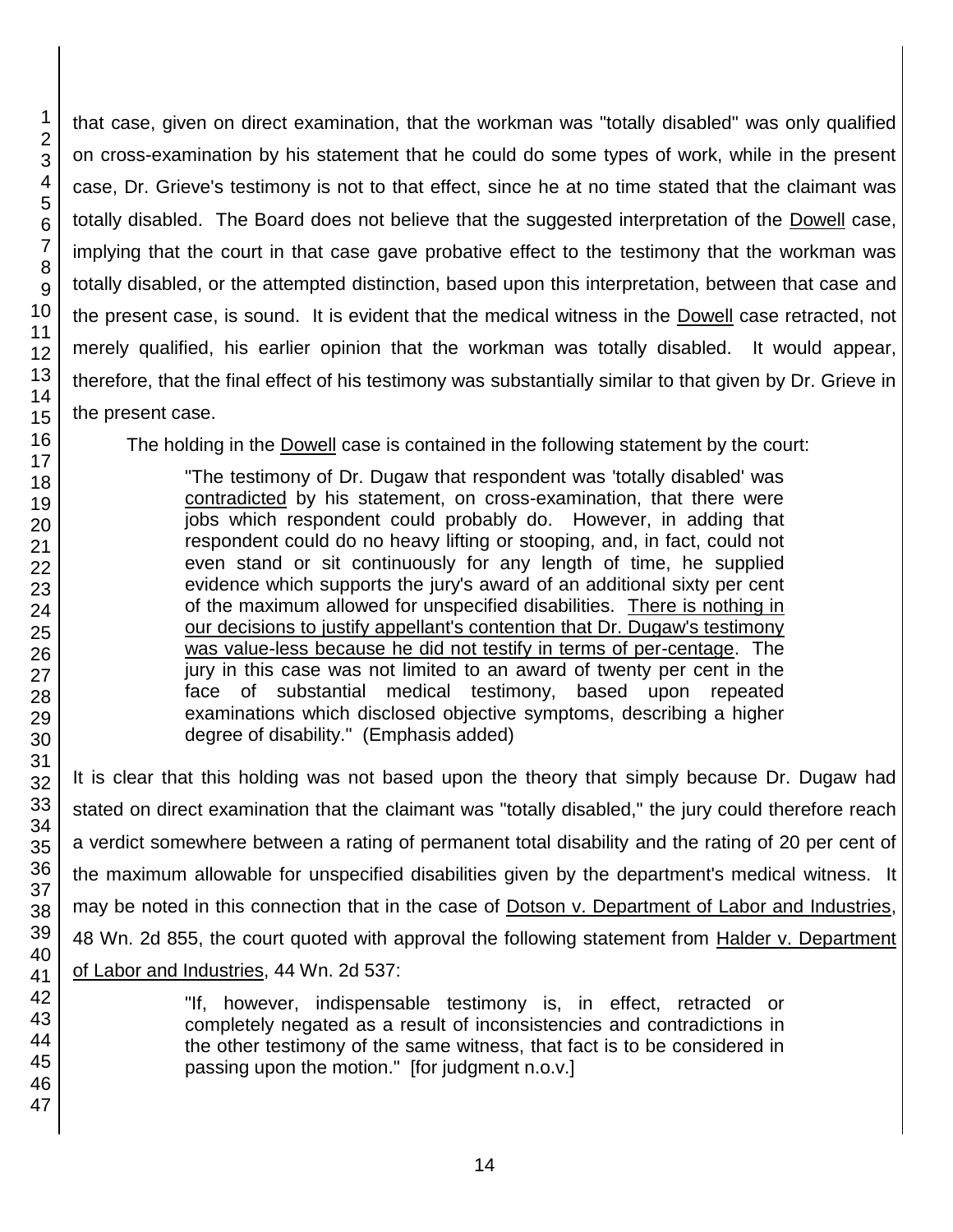and then held in effect that testimony given on direct examination that is retracted on crossexamination may be disregarded. This is obviously what the court did in the Dowell case, as it is clear from the entire opinion that the court considered that Dr. Dugaw had retracted his opinion stated on direct examination that the claimant was "totally disabled."

It is apparent, therefore, that the Dowell case stands for the proposition that where there is a difference of opinion among medical witnesses respecting the extent of a workman's permanent disability, whether expressed in terms of percentages of disability or in terms of physical limitations, the trier of facts may make a finding of disability that lies somewhere between the opinions expressed by the experts.

The case of Page v. Department of Labor and Industries, supra, is distinguishable from the Dowell case in that all the medical witnesses in that case agreed that the claimant's disability did not exceed 35 per cent of the unspecified, and the case was obviously tried on the theory, rejected by the court, that given the facts or findings of disability testified to by medical experts, the jury could properly, based upon lay and medical witnesses, determine the amount of permanent disability.

In the present case, the claimant alleged in his notice of appeal that he was permanently totally disabled, and in his exceptions, that the medical testimony presented would justify a finding of permanent total disability under Kuhnle v. Department of Labor and Industries, supra. His medical witness, Dr. Grieve, testified to more findings of disability than did Dr. Dunlap, the department's medical witness, and there is an obvious difference of opinion between Dr. Grieve and Dr. Dunlap as to the limitations imposed on the claimant's working ability by his low back condition. Dr. Grieve, for example, stated that, although the claimant could engage in some forms of employment, he could not do any work involving stooping or heavy lifting or any manual labor, while Dr. Dunlap's testimony in this regard was merely that the claimant would be limited in the types of manual labor he could do. It is the conclusion of this Board that the evidence in the record indicates and will support a finding that the claimant's permanent disability attributable to his industrial injury was on the date his claim was last closed, equal to 50 per cent of the maximum allowable for unspecified disabilities.

With respect to the claimant's contention that he is entitled to time-loss compensation for the period from February 18, 1959 to June 8, 1959, the Board concludes from the evidence in the record that it will support a finding of temporary total disability only for the period following May 1,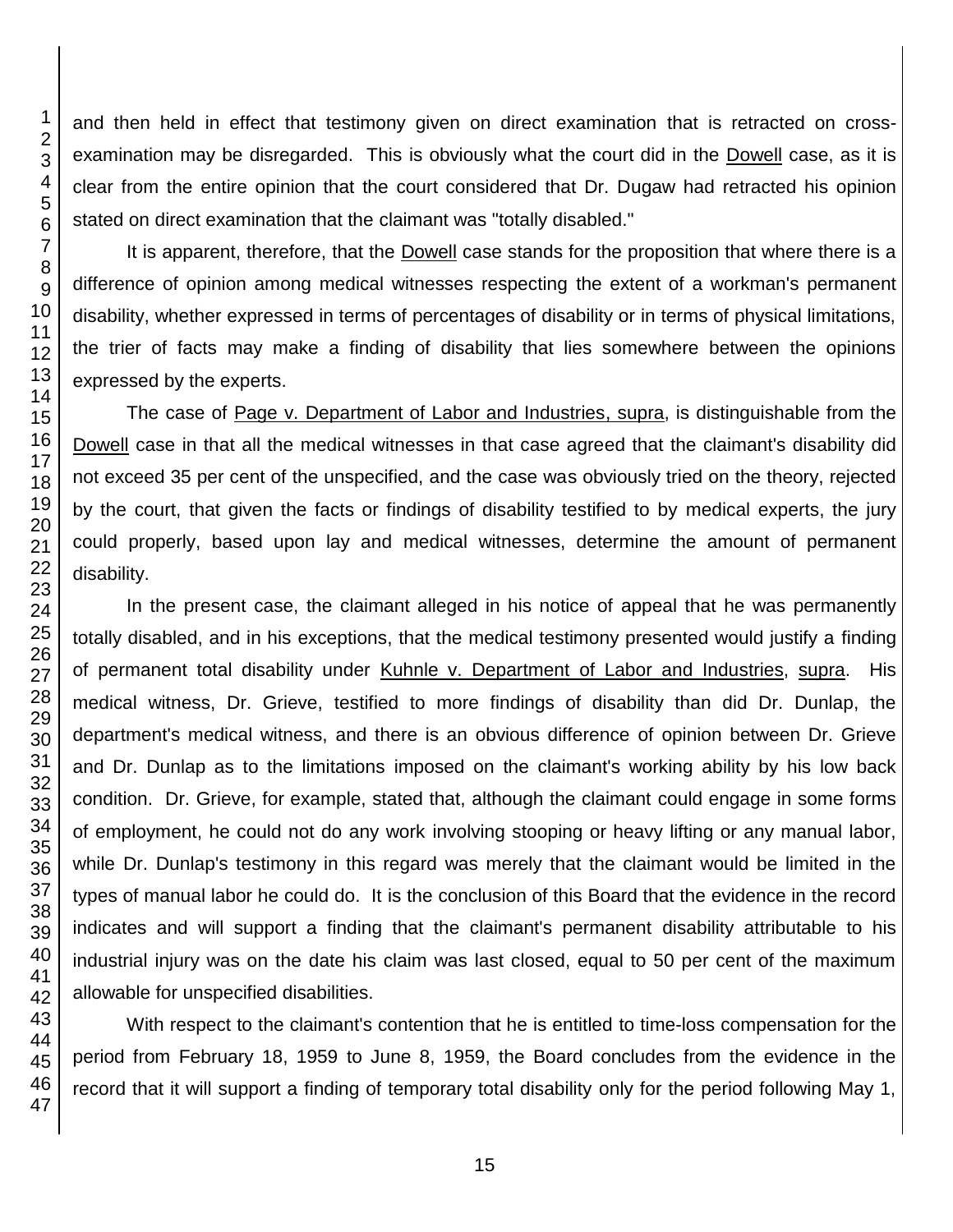1959. The medical evidence presented by the claimant on this issue consists of the following testimony of Dr. Grieve:

- "Q Doctor, if we assume that his complaints had been the same back to February 18, 1959, and that he had been in the Veterans Hospital on occasions before you saw him, with the same difficulty with his back, could you tell us, do you have an opinion whether it would be more likely or less likely than not this employability extended back to February of 1959?
- A I think he was probably unable to work when he went to the Veterans Hospital the first time.
- Q So, then, from February of 1959 up through the time you saw him, he was unable to work as far as you could discern?
- A I would surmise that was a fact.
- Q Would you say whether it would be more likely or less likely than not, based upon the way you found him in 1960, Doctor?
- A More likely." (Emphasis supplied)

While the precise date he entered the hospital was not given, it is apparent from the testimony of the claimant and Dr. Lovezzola that it was in May of 1959. It would appear that Dr. Grieve's opinion with respect to the period prior to May of 1959, based upon his examination made in May of 1960, was no more than conjecture and has insufficient probative force to support a finding of temporary total disability for this prior period. It may be noted also that the claimant was apparently attending trade school during much of the period in issue. His testimony on direct examination was that he "was dropped completely" from school in October of 1959, but was out of school in June, July and August of 1959.

The Board has also reviewed the record in connection with the parties' exceptions to the evidentiary rulings of the hearing examiner. The medical testimony admitted into evidence and incorporated into this record from the prior appeal held in connection with this claim was admitted by the hearing examiner only so far as it pertained to the issue of time-loss compensation for the period at issue. As indicated by its above discussion of this testimony, the Board believes that this ruling was too narrow and the Board hereby reverses said ruling, insofar as it limited the evidence admitted to the issue stated. The Board has also reviewed the other evidentiary rulings of the hearing examiner and finding that no prejudicial error was committed therein, has determined that said rulings should be, and the same are hereby, affirmed.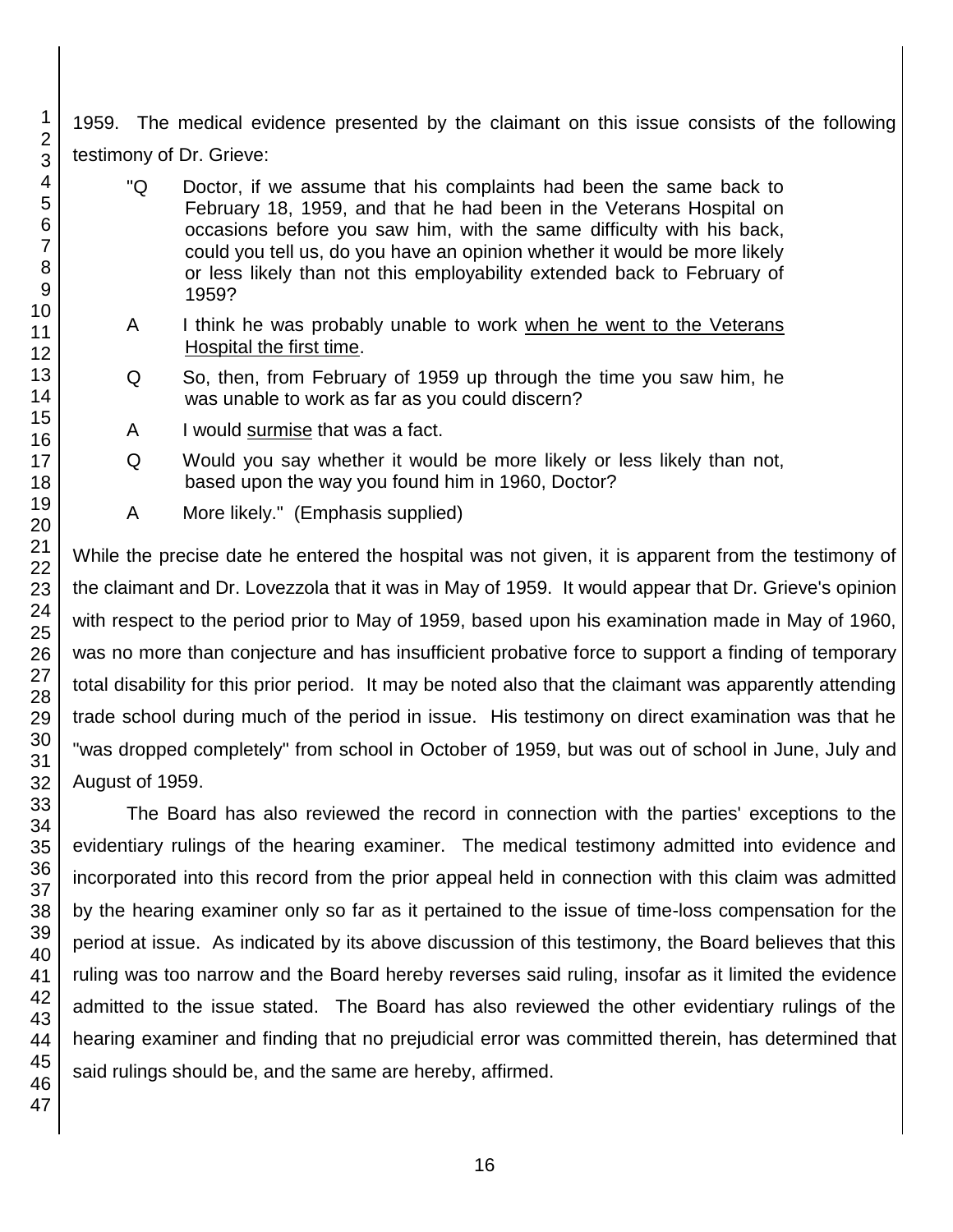In view of the foregoing and after a careful review of the entire record herein, the Board has concluded that the order of the supervisor of industrial insurance dated May 1, 1962, should be reversed and this claim should be remanded to the department of labor and industries with direction to pay the claimant a permanent partial disability award of 50 per cent of the maximum allowable for unspecified disabilities, less the prior award paid, plus time-loss compensation for the period from May 1, 1959 to June 8, 1959.

## **FINDINGS OF FACT**

Based upon the record, the Board finds:

- 1. On September 27, 1951, the claimant, James R. House, sustained an injury to his back while in the course of his employment with Western Electric, Inc., when he fell about seven feet from a ladder, striking his back on a concrete floor and suffering severe contusions and sprains of the lumbodorsal muscles and a fracture of the tip of the 1st lumbar vertebra. The claim based upon the report of accident filed in connection with this injury was allowed ime-loss compensation was paid, and medical treatment was provided. On February 1, 1952, the supervisor of industrial insurance entered an order closing the claim with no award for permanent partial disability.
- 2. On October 16, 1956, the claimant filed an application to reopen his claim for aggravation of condition. On November 21, 1956, the supervisor entered an order denying the application. On December 31, 1956, the claimant filed a notice of appeal with this Board, which on January 17, 1957, entered an order granting the appeal. On October 31, 1957, the Board entered an order on agreement of the parties remanding the claim to the department of labor and industries for conservative medical treatment for the claimant's low back condition and for such other and further action as might be indicated. This agreed order was based upon a stipulation entered into between the claimant and the employer, and not objected to by the department, on October 29, 1957, stipulating that the claim might be remanded to the department for conservative treatment only in accordance with the recommendations contained in a report of a medical examination of the claimant conducted by Dr. Robert L. Romano on July 18, 1957.
- 3. Pursuant to this Board's order of October 31, 1957, this claim was reopened and further medical treatment was provided. On May 12, 1958, the supervisor entered an order closing the claim with time-loss compensation as paid to March 4, 1958, and with no award for permanent partial disability. On June 5, 1958, the claimant filed a notice of appeal with this Board, and on July 1, 1958, the supervisor entered an order holding the order of May 12, 1958, in abeyance pending further investigation. Accordingly, this Board, on July 2, 1958, entered an order denying the appeal. On February 18, 1959 the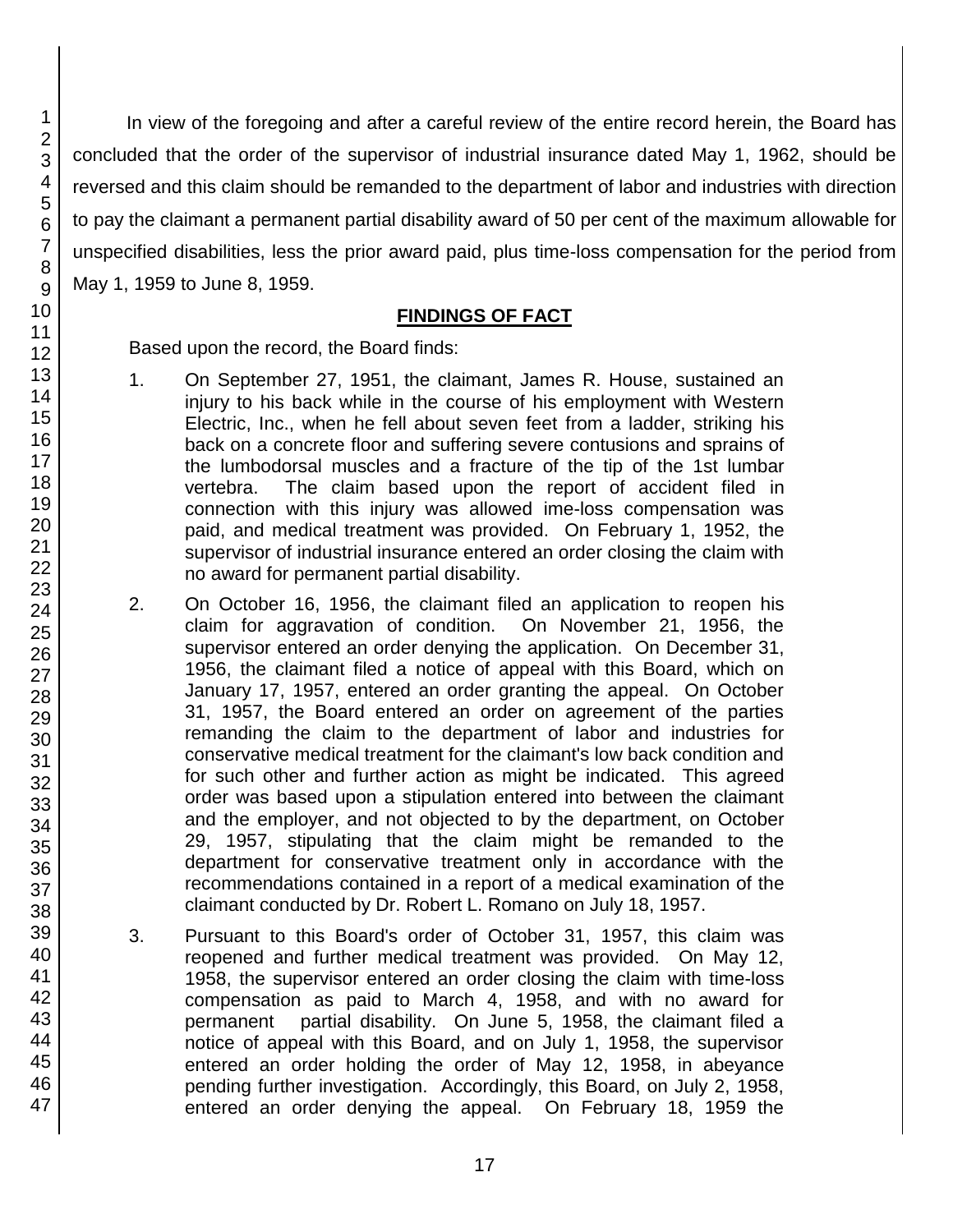supervisor entered an order adhering to the provisions of the prior order dated May 12, 1958. On March 20, 1959, the claimant filed a notice of appeal with this Board, which, on April 2, 1959, entered an order granting the appeal.

- 4. On November 8, 1961, this Board entered an order finding that the claimant's low back condition, involving the aggravation with resulting disability of a congenital defect at the lumbosacral level described as a neuro-arch defect (spondylolysis), was causally related to his industrial injury of September 27, 1951, reversing the order of the supervisor dated February 18, 1959, and remanding the claim to the department with direction to provide the claimant with treatment for his low back condition, and to take such other and further action as might be indicated.
- 5. Pursuant to the Board's order of November 8, 1961, the claim was reopened and on January 5, 1962, the supervisor entered an order paying time-loss compensation for the period from June 8, 1959 to August 19, 1961. Thereafter, on May 1, 1962, the supervisor entered an order closing the claim with a permanent partial disability award of 35% of the maximum allowable for un-specified disabilities. On May 17, 1962, the claimant filed a notice of appeal from the supervisor's order of May 1, 1962, which was granted by an order of this Board entered May 31, 1962, and assigned Docket no. 17,857. On June 20, 1962, the employer filed a notice of cross-appeal, which was granted by an order of this Board dated June 28, 1962, and assigned Docket No. 17,857-A.
- 6. On January 25, 1965, a hearing examiner for this Board entered a Proposed Decision and Order sustaining the order of the supervisor dated May 1, 1962. Thereafter, within the period of time prescribed by law, the claimant and the employer filed written statements of exceptions to said Proposed Decision and Order.
- 7. Pre-existing his industrial injury of September 27, 1951, the claimant had a theretofore asymptomatic and non-disabling condition in his low back involving a neuro-arch defect at the lumbosacral level. As a proximate result of said injury, the claimant's said pre-existing low back condition was aggravated and made symptomatic with resulting low back disability. As a further proximate result of said industrial injury, the claimant's low back condition attributable to his industrial injury progressively worsened subsequent to February 1, 1952, to the extent that he was required to undergo surgery in May of 1960, for the purpose of affecting a spinal fusion extending from the 4th lumbar vertebra to the sacrum and again in August of 1961, for the purpose of correcting a pseudoarthrosis resulting from a failure of fusion.
- 8. On or about May 1, 1962, when his claim was last closed, the claimant's condition attributable to his industrial injury of September 27, 1951, was fixed, and he was then able to engage in gainful employment on a

46 47